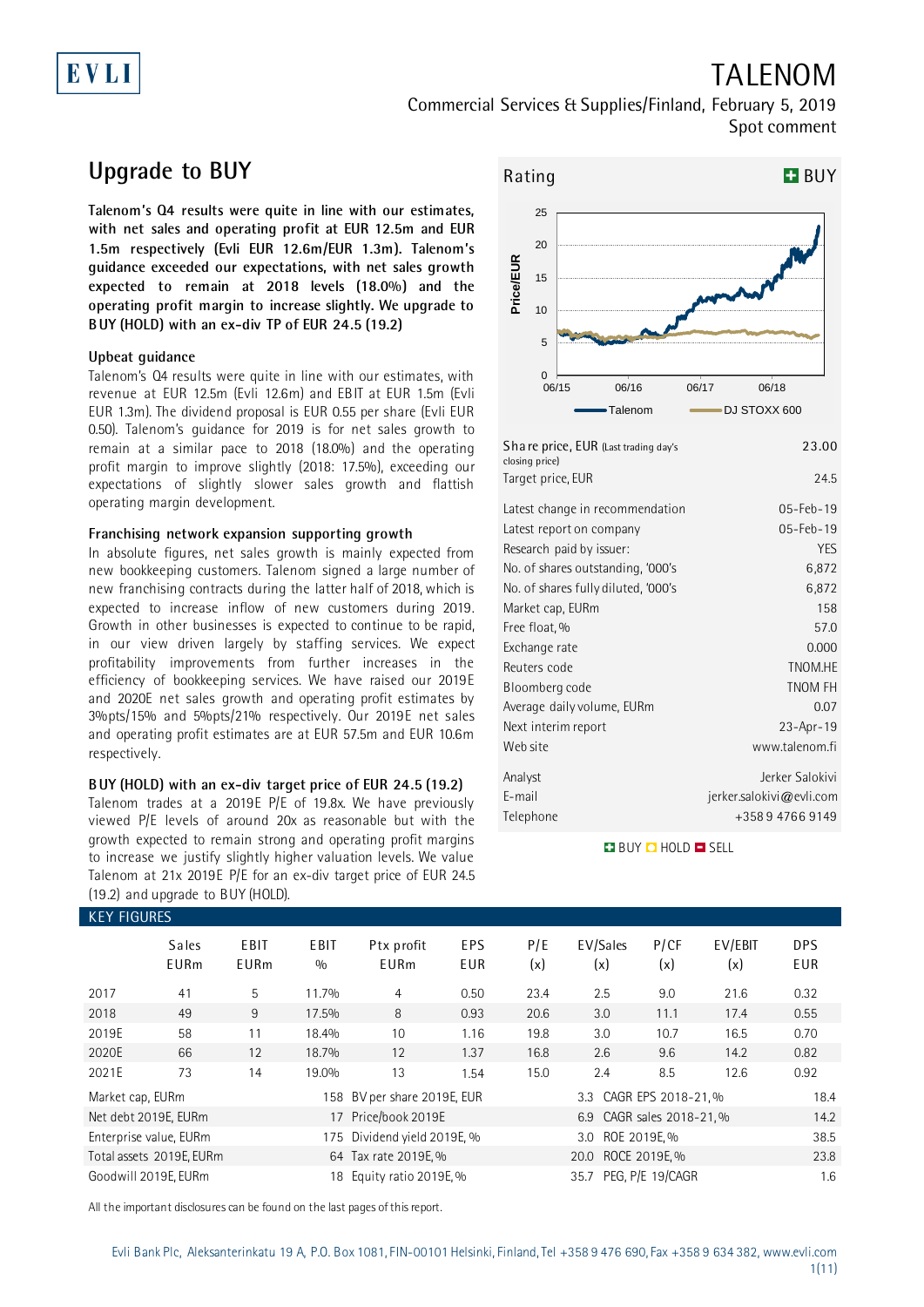| VALUATION RESULTS        | <b>BASE CASE DETAILS</b>   | VALUATION ASSUMPTIONS  | ASSUMPTIONS FOR WACC           |      |
|--------------------------|----------------------------|------------------------|--------------------------------|------|
| Current share price      | 23.00 PV of Free Cash Flow | 60 Long-term growth, % | 2.3 Risk-free interest rate, % | 2.25 |
| DCF share value          | 23.98 PV of Horizon value  | 122 WACC, %            | 7.4 Market risk premium, %     | 5.8  |
| Share price potential, % | 4.2 Unconsolidated equity  | 0 Spread, %            | 0.5 Debt risk premium, %       | 3.3  |
| Maximum value            | 27.1 Marketable securities | 6 Minimum WACC, %      | 6.9 Equity beta coefficient    | 0.80 |
| Minimum value            | 21.4 Debt - dividend       | -23 Maximum WACC, %    | 7.9 Target debt ratio, %       | 25   |
| Horizon value, %         | 67.1 Value of stock        | 165 Nr of shares, Mn   | 6.9 Effective tax rate, %      | 20   |

| DCF valuation, EURm       | 2018           | 2019E        | 2020E  | 2021E | 2022E    | 2023E       | 2024E    | 2025E    | 2026E | 2027E    | 2028E    | Horizon |
|---------------------------|----------------|--------------|--------|-------|----------|-------------|----------|----------|-------|----------|----------|---------|
| Net sales                 | 49             | 58           | 66     | 73    | 79       | 84          | 89       | 94       | 98    | 103      | 105      | 108     |
| Sales growth, %           | 18.0           | 17.7         | 15.0   | 10.0  | 8.0      | 7.0         | 6.0      | 5.0      | 5.0   | 5.0      | 2.3      | 2.3     |
| Operating income (EBIT)   | 9              | 11           | 12     | 14    | 15       | 15          | 16       | 16       | 17    | 18       | 18       | 18      |
| EBIT margin, %            | 17.5           | 18.4         | 18.7   | 19.0  | 19.0     | 18.0        | 18.0     | 17.0     | 17.0  | 17.0     | 17.0     | 17.0    |
| + Depreciation+amort.     | 5              |              | 8      | 8     | 9        | 9           | 10       | 10       | 11    | 12       | 12       |         |
| - Income taxes            | - 1            | $-2$         | $-2$   | $-3$  | $-3$     | -3          | $-3$     | $-3$     | $-3$  | $-4$     | $-4$     |         |
| - Change in NWC           | $-1$           | $-1$         | $-1$   | $-1$  | $-1$     | $-1$        | $-1$     | $\Omega$ | $-1$  | $-1$     | $\Omega$ |         |
| NWC / Sales, %            | $-4.6$         | $-2.2$       | $-0.5$ | 0.6   | 1.4      | 2.0         | 2.5      | 2.9      | 3.3   | 3.7      | 3.9      |         |
| + Change in other liabs   | 8              | 0            | 0      | 0     | $\Omega$ | $\mathbf 0$ | $\Omega$ | $\Omega$ | 0     | $\Omega$ | $\Omega$ |         |
| - Capital Expenditure     | $-18$          | $-10$        | $-11$  | $-11$ | $-11$    | $-12$       | $-12$    | $-12$    | $-13$ | $-14$    | $-14$    | $-14$   |
| Investments / Sales, %    | 36.2           | 17.5         | 16.9   | 15.1  | 14.0     | 13.7        | 13.4     | 13.2     | 13.2  | 13.2     | 13.1     | 13.1    |
| - Other items             | 0              | $\mathbf{0}$ | 0      | 0     | 0        | 0           | 0        | 0        | 0     | 0        | 0        |         |
| = Unlevered Free CF (FCF) | $\overline{2}$ | 5            | 5      | 8     | 9        | 9           | 10       | 10       | 11    | 11       | 12       | 247     |
| $=$ Discounted FCF (DFCF) |                | 4            | 5      | 6     | 7        | 6           |          | 6        | 6     | 6        | 6        | 122     |
|                           |                |              |        |       |          |             |          |          |       |          |          |         |
| $=$ DFCF min WACC         |                | 4            | 5      | 6     | 7        |             |          | 7        | 6     | 6        | 6        | 142     |
| $=$ DFCF max WACC         |                | 4            | 5      | 6     |          | 6           |          | 6        | 6     | 6        | 6        | 106     |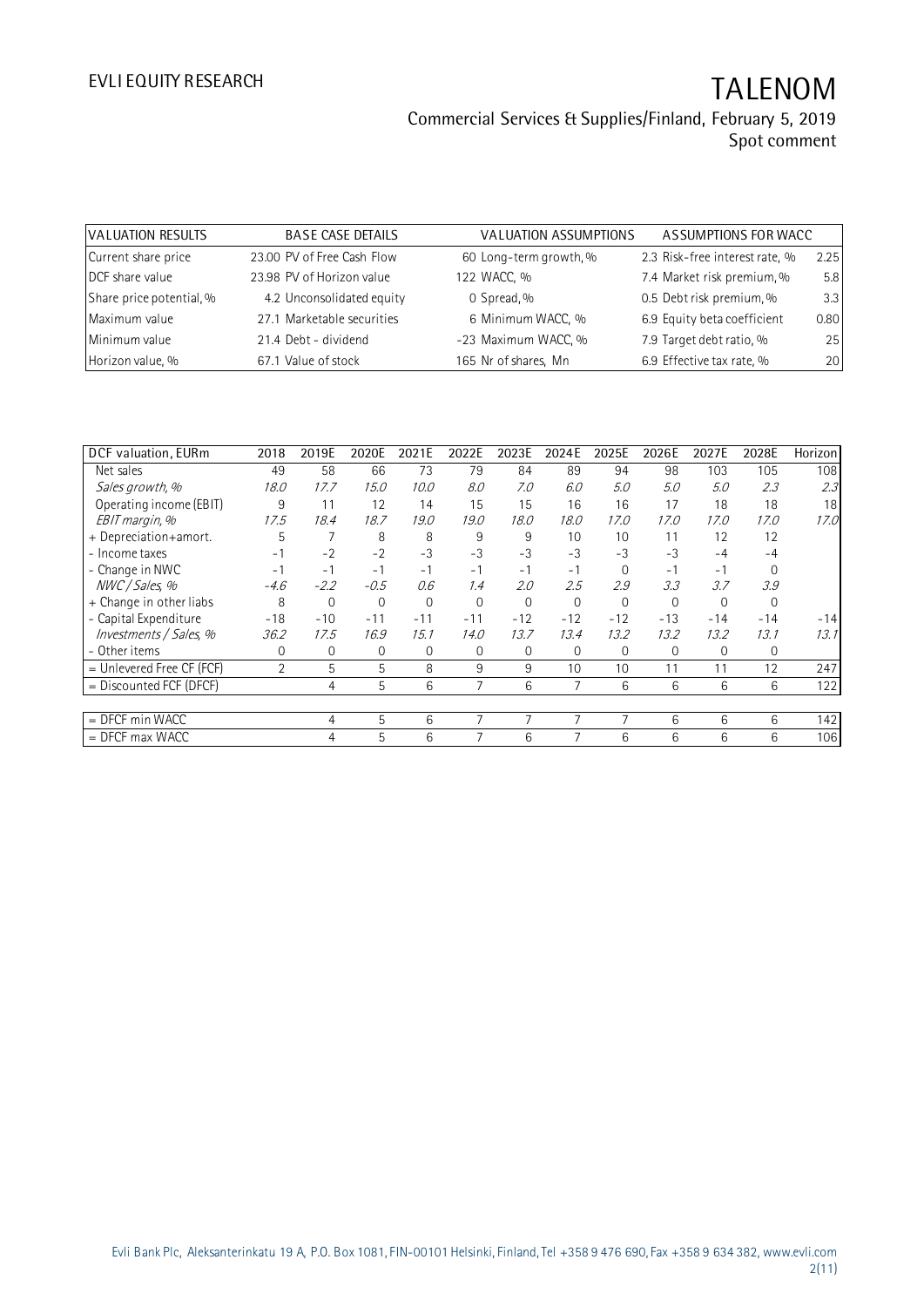| INTERIM FIGURES                      |                |                |                |             |      |                |                |                |                |       |       |       |
|--------------------------------------|----------------|----------------|----------------|-------------|------|----------------|----------------|----------------|----------------|-------|-------|-------|
| EVLI ESTIMATES, EURm                 | 201801         | 201802         | 201803         | 201804      | 2018 | 2019Q1E        | 2019Q2E        | 2019Q3E        | 2019Q4E        | 2019E | 2020E | 2021E |
| Net sales                            | 13             | 13             | 11             | 12          | 49   | 15             | 14             | 13             | 15             | 58    | 66    | 73    |
| EB ITDA                              | $\overline{4}$ | $\overline{4}$ | 3              | 3           | 14   | 5              | 5              | 4              | 4              | 18    | 20    | 22    |
| EBITDA margin (%)                    | 29.3           | 30.8           | 27.4           | 24.4        | 28.0 | 33.3           | 32.6           | 30.5           | 28.1           | 31.1  | 30.2  | 30.4  |
| EB IT                                | 3              | 3              | $\overline{2}$ | -1          | 9    | 3              | 3              | $\overline{2}$ | $\overline{2}$ | 11    | 12    | 14    |
| EBIT margin (%)                      | 20.7           | 20.6           | 16.6           | 11.8        | 17.5 | 21.8           | 20.8           | 17.6           | 13.7           | 18.4  | 18.7  | 19.0  |
| Net financial items                  | $\mathbf 0$    | $\mathbf 0$    | $\mathbf 0$    | $\Omega$    | $-1$ | $\Omega$       | $\mathbf 0$    | $\mathbf 0$    | $\Omega$       | $-1$  | $-1$  | $-1$  |
| Pre-tax profit                       | $\overline{2}$ | $\overline{2}$ | $\overline{2}$ |             | 8    | 3              | 3              | $\overline{2}$ |                | 10    | 12    | 13    |
| Tax                                  | $\mathbf 0$    | $-1$           | 0              | $\mathbf 0$ | $-2$ | $-1$           | $-1$           | 0              | $\mathbf 0$    | $-2$  | $-2$  | $-3$  |
| Tax rate (%)                         | 19.9           | 20.6           | 19.3           | 20.8        | 20.1 | 20.0           | 20.0           | 20.0           | 20.0           | 20.0  | 20.0  | 20.0  |
| Net profit                           | 2              | $\overline{2}$ | $\overline{1}$ | -1          | 6    | $\mathfrak{D}$ | $\mathfrak{D}$ | $\overline{2}$ | $\overline{2}$ | 8     | 9     | 11    |
| <b>EPS</b>                           | 0.29           | 0.29           | 0.21           | 0.15        | 0.93 | 0.36           | 0.33           | 0.25           | 0.23           | 1.16  | 1.37  | 1.54  |
| EPS adjusted (diluted no. of shares) | 0.29           | 0.29           | 0.21           | 0.15        | 0.93 | 0.36           | 0.33           | 0.25           | 0.23           | 1.16  | 1.37  | 1.54  |
| Dividend per share                   | 0.00           | 0.00           | 0.00           | 0.00        | 0.55 | 0.00           | 0.00           | 0.00           | 0.00           | 0.70  | 0.82  | 0.92  |
| SALES, EURm                          |                |                |                |             |      |                |                |                |                |       |       |       |
| Talenom                              | 13             | 13             | 11             | 12          | 49   | 15             | 14             | 13             | 15             | 58    | 66    | 73    |
| Total                                | 13             | 13             | 11             | 12          | 49   | 15             | 14             | 13             | 15             | 58    | 66    | 73    |
| SALES GROWTH, Y/Y %                  |                |                |                |             |      |                |                |                |                |       |       |       |
| Talenom                              | 18.1           | 17.9           | 19.8           | 16.3        | 18.0 | 15.4           | 14.8           | 17.5           | 22.9           | 17.7  | 15.0  | 10.0  |
| <b>Total</b>                         | 18.1           | 17.9           | 19.8           | 16.3        | 18.0 | 15.4           | 14.8           | 17.5           | 22.9           | 17.7  | 15.0  | 10.0  |
| EBIT, EURm                           |                |                |                |             |      |                |                |                |                |       |       |       |
| Talenom                              | 3              | 3              | $\overline{2}$ | 1           | 9    | 3              | 3              | $\overline{2}$ | $\overline{2}$ | 11    | 12    | 14    |
| Total                                | 3              | 3              | $\overline{2}$ | 1           | 9    | 3              | 3              | $\overline{2}$ | $\overline{2}$ | 11    | 12    | 14    |
| EBIT margin, %                       |                |                |                |             |      |                |                |                |                |       |       |       |
| Talenom                              | 20.7           | 20.6           | 16.6           | 11.8        | 17.5 | 21.8           | 20.8           | 17.6           | 13.7           | 18.4  | 18.7  | 19.0  |
| <b>Total</b>                         | 20.7           | 20.6           | 16.6           | 11.8        | 17.5 | 21.8           | 20.8           | 17.6           | 13.7           | 18.4  | 18.7  | 19.0  |
|                                      |                |                |                |             |      |                |                |                |                |       |       |       |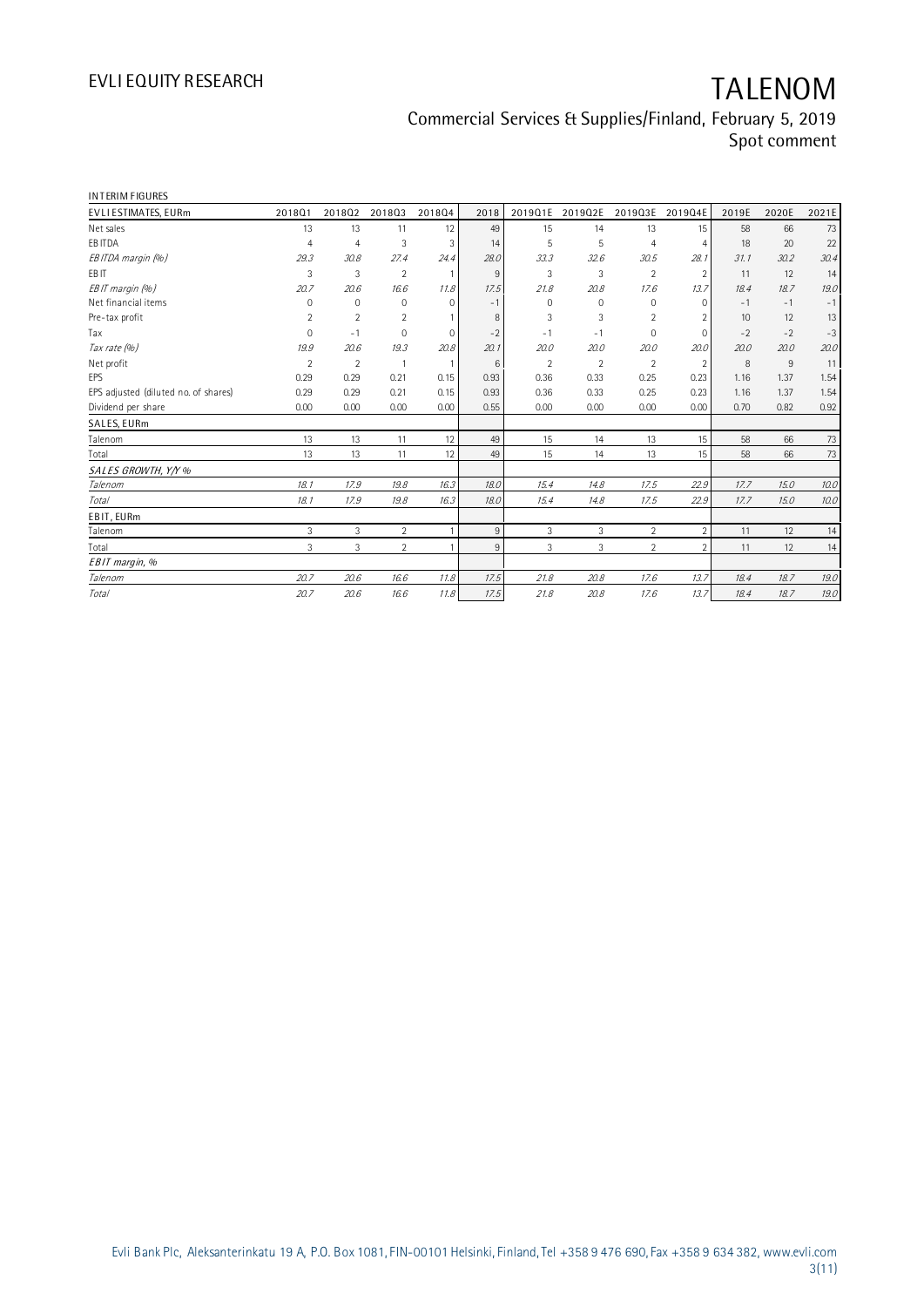| IN COME STATEMENT, EURm                  | 2014                | 2015           | 2016                | 2017           | 2018           | 2019E          | 2020E          | 2021E              |
|------------------------------------------|---------------------|----------------|---------------------|----------------|----------------|----------------|----------------|--------------------|
| Sales                                    | 30                  | 33             | 37                  | 41             | 49             | 58             | 66             | 73                 |
| Sales growth (%)                         | 14.0                | 11.6           | 12.0                | 12.1           | 18.0           | 17.7           | 15.0           | 10.0               |
| Costs                                    | $-23$               | $-30$          | $-30$               | $-32$          | $-35$          | $-40$          | $-46$          | $-51$              |
| Reported EB ITDA                         | 6                   | 3              | $\overline{7}$      | 10             | 14             | 18             | 20             | 22                 |
| Extraordinary items in EBITDA            | $\mathbb O$         | $\mathbf 0$    | $\mathbb O$         | $\mathbb O$    | $\mathbf 0$    | 0              | $\mathbb O$    | $\mathbf 0$        |
| EBITDA margin (%)                        | 21.3                | 9.6            | 18.5                | 23.0           | 28.0           | 31.1           | 30.2           | 30.4               |
| Depreciation                             | $-3$                | $-2$           | $-3$                | $-5$           | $-5$           | $-7$           | -8             | $-8$               |
| EB ITA                                   | 3                   | $\mathbf{1}$   | $\overline{4}$      | 5              | $\,9$          | 11             | 12             | 14                 |
| Goodwill amortization / writedown        | $-2$                | $\mathbf 0$    | $\mathbf 0$         | $\mathbf 0$    | $\mathbf 0$    | $\,0\,$        | $\mathbb O$    | $\mathbf 0$        |
| Reported EBIT                            | $\overline{2}$      | $\mathbf{1}$   | $\overline{4}$      | 5              | $\,9$          | 11             | 12             | 14                 |
| EBIT margin (%)                          | 5.2                 | 3.7            | 11.3                | 11.7           | 17.5           | 18.4           | 18.7           | 19.0               |
| Net financials                           | $-1$                | $-1$           | $-1$                | $-1$           | $-1$           | $-1$           | $-1$           | $-1$               |
| Pre-tax profit                           | $\mathsf 0$         | $\mathbf 0$    | $\overline{4}$      | $\overline{4}$ | 8              | 10             | 12             | 13                 |
| Extraordinary items                      | 0                   | $\mathbf 0$    | $\mathbf 0$         | $\mathbf 0$    | $\mathbf 0$    | $\mathbf 0$    | $\mathbf 0$    | $\mathbf 0$        |
| Taxes                                    | 0                   | $\mathbf 0$    | $-1$                | $-1$           | $-2$           | $-2$           | $-2$           | $-3$               |
| Minority shares                          | 0                   | $\mathbf 0$    | $\mathbf 0$         | $\mathbf 0$    | $\mathbf 0$    | $\,0\,$        | $\mathbf 0$    | $\mathbf 0$        |
| Net profit                               | 0                   | $\mathbf 0$    | 3                   | 3              | 6              | 8              | $9\,$          | 11                 |
| <b>BALANCE SHEET, EURm</b>               |                     |                |                     |                |                |                |                |                    |
| Assets                                   |                     |                |                     |                |                |                |                |                    |
| Fixed assets                             | 10                  | 11             | 14                  | 17             | 30             | 32             | 36             | 39                 |
| % of sales                               | 33                  | 34             | 38                  | 41             | 60             | 56             | 54             | 53                 |
| Goodwill                                 | 19                  | 18             | 18                  | 18             | 18             | 18             | 18             | 18                 |
| % of sales                               | 63                  | 56             | 50                  | 44             | 38             | 32             | 28             | 25                 |
| Inventory                                | $\mathbb O$         | $\mathbf 0$    | $\mathbf 0$         | $\mathbf 0$    | $\mathbf 0$    | $\mathbf 0$    | $\mathbf 0$    | $\mathbf 0$        |
| % of sales                               | 0                   | 0              | 0                   | 0              | 0              | 0              | 0              | 0                  |
| Receivables                              | $\overline{4}$      | $\overline{4}$ | 5                   | 5              | 5              | $\,6$          | $\overline{7}$ | 8                  |
| % of sales                               | 15                  | 13             | 13                  | 13             | 11             | 11             | 11             | 11                 |
| Liquid funds                             | $\overline{2}$      | 5              | $\overline{4}$      | 5              | $\,6$          | $\overline{7}$ | 8              | $\,9$              |
| % of sales                               | 5                   | 16             | 12                  | 12             | 12             | 12             | 12             | 12                 |
| Total assets                             | 34                  | 40             | 42                  | 46             | 59             | 64             | 70             | 74                 |
| Liabilities                              |                     |                |                     |                |                |                |                |                    |
| Equity                                   | $\mathbf{1}$        | 9              | 12                  | 14             | 19             | 23             | 28             | 32                 |
| % of sales                               | $\sqrt{2}$          | 28             | 32                  | 34             | 38             | $40\,$         | 42             | 45                 |
| Deferred taxes                           | 0                   | $\mathbf 0$    | $\mathbf 0$         | $\mathbf{1}$   | $\mathbf{1}$   | $\mathbf{1}$   | $\mathbf{1}$   | 1                  |
| % of sales                               | 0                   | 0              | $\mathcal I$        | $\mathcal I$   | $\overline{2}$ | $\overline{2}$ | $\mathcal I$   | $\overline{\iota}$ |
| Interest bearing debt                    | 26                  | 24             | 23                  | 23             | 24             | 24             | 25             | 24                 |
| % of sales                               | 86                  | 71             | 61                  | 54             | 48             | 42             | 38             | 34                 |
| Non-interest bearing current liabilities | $\mathbf{1}$        | $\mathbf 0$    | $\mathbf 0$         | $\mathbf 0$    | $\mathbf 0$    | 0              | $\mathbf 0$    | $\mathbf 0$        |
| % of sales                               | 5                   | 0              | 0                   | 0              | 0              | 0              | 0              | 0                  |
| Other interest free debt                 | 7                   | $\overline{7}$ | 8                   | 9              | 16             | 16             | 16             | 16                 |
| % of sales                               | 23                  | 21             | 21                  | 21             | 33             | 28             | 25             | 22                 |
| Total liabilities                        | 34                  | 40             | 42                  | 46             | 59             | 64             | 70             | 74                 |
| CASH FLOW, EURm                          |                     |                |                     |                |                |                |                |                    |
| + EB ITDA                                | 6                   | $\sqrt{3}$     | $\overline{7}$      | 10             | 14             | 18             | 20             | 22                 |
| - Net financial items                    | $-1$                | $-1$           | $-1$                | $-1$           | $-1$           | $-1$           | $-1$           | $-1$               |
| - Taxes                                  | 0                   | $-1$           | $\mathsf{O}\xspace$ | $\mathbf 0$    | $-1$           | $-2$           | $-2$           | $-3$               |
| - Increase in Net Working Capital        | $\mathsf{O}\xspace$ | $\mathbf 0$    | $\mathsf{O}\xspace$ | $\mathbf{1}$   | $-1$           | $-1$           | $-1$           | $-1$               |
| $+/-$ Other                              | $\overline{c}$      | $\mathbf{1}$   | $\mathbf{1}$        | $\mathbf 0$    | $\mathbf 0$    | $\mathbf 0$    | $\mathbf 0$    | $\mathbf 0$        |
| $=$ Cash flow from operations            | $\overline{7}$      | 3              | $7\overline{ }$     | 9              | 11             | 14             | 16             | 18                 |
| - Capex                                  | $-7$                | $-3$           | -6                  | $-7$           | $-18$          | $-10$          | $-11$          | $-11$              |
| - Acquisitions                           | 0                   | $\mathbf 0$    | $\mathbf 0$         | $\mathbb O$    | $\,0\,$        | $\,0\,$        | $\mathbf 0$    | $\mathbf 0$        |
| + Divestments                            | $\mathbf{0}$        | $\mathbf 0$    | $\mathbf 0$         | $\mathbf 0$    | $\mathbf 0$    | $\mathbf 0$    | $\mathbf 0$    | $\mathbf 0$        |
| $=$ Net cash flow                        | $-2$                | $-1$           | $\mathsf{O}\xspace$ | $\mathbf{1}$   | $-7$           | $\overline{4}$ | 5              | $\overline{7}$     |
| +/- Change in interest-bearing debt      | $\overline{2}$      | $-2$           | $-1$                | $\mathbf 0$    | $\mathbf{1}$   | $\mathbf{1}$   | $\overline{1}$ | $-1$               |
| +/- New issues/buybacks                  | 0                   | $\,9$          | $\mathbf 0$         | $\mathbf 0$    | $\overline{1}$ | $\mathbf 0$    | $\mathbf 0$    | $\mathbf 0$        |
| - Paid dividend                          | $\mathsf 0$         | $\mathbf 0$    | $\mathbb O$         | $-1$           | $-2$           | $-4$           | $-5$           | $-6$               |
| +/- Change in loan receivables           | 0                   | -1             | $\mathbf 0$         | $\mathbf 0$    | $^{\rm 8}$     | $\mathbb O$    | $\mathbb O$    | $\mathbf 0$        |
| Change in cash                           | $\mathbf{1}$        | $\mathsf S$    | $-2$                | $\mathbf 0$    | $\mathbf{1}$   | $\mathbf{1}$   | $\mathbf{1}$   | $\mathbf{1}$       |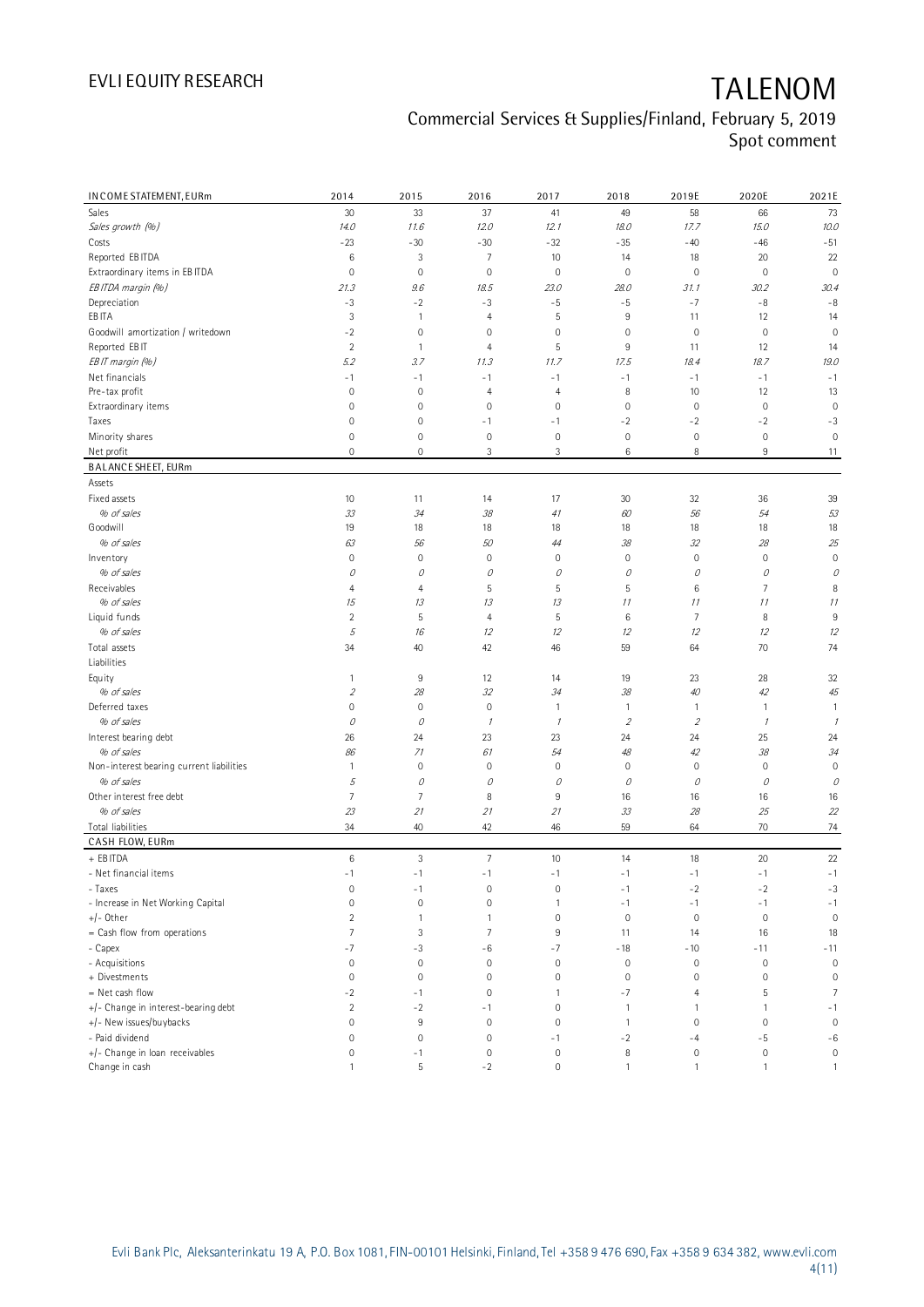| <b>KEY FIGURES</b>                              | 2015            | 2016           | 2017            | 2018   | 2019E        | 2020E        | 2021E  |
|-------------------------------------------------|-----------------|----------------|-----------------|--------|--------------|--------------|--------|
| M-cap                                           | 32              | 49             | 87              | 131    | 158          | 158          | 158    |
| Net debt                                        | 18              | 18             | 18              | 18     | 17           | 17           | 16     |
| Enterprise value                                | 50              | 67             | 105             | 149    | 175          | 175          | 174    |
| Sales                                           | 33              | 37             | 41              | 49     | 58           | 66           | 73     |
| EB ITDA                                         | $\sqrt{3}$      | $\overline{7}$ | 10              | 14     | 18           | 20           | 22     |
| EB IT                                           | $\overline{1}$  | $\overline{4}$ | 5               | $\,9$  | 11           | 12           | 14     |
| Pre-tax                                         | $\mathbf 0$     | $\overline{4}$ | $\overline{4}$  | 8      | 10           | 12           | 13     |
| Earnings                                        | $\mathbf 0$     | 3              | 3               | $\,6$  | 8            | $9\,$        | 11     |
| Book value                                      | $9\,$           | 12             | 14              | 19     | 23           | 28           | 32     |
| Valuation multiples                             |                 |                |                 |        |              |              |        |
| EV/sales                                        | 1.5             | 1.8            | 2.5             | 3.0    | 3.0          | 2.6          | 2.4    |
| EV/EB ITDA                                      | 15.8            | 9.9            | 11.0            | 10.9   | 9.8          | 8.8          | 7.9    |
| EV/EB ITA                                       | 41.1            | 16.1           | 21.6            | 17.4   | 16.5         | 14.2         | 12.6   |
| EV/EB IT                                        | 41.1            | 16.1           | 21.6            | 17.4   | 16.5         | 14.2         | 12.6   |
| EV/operating cash flow                          | 17.7            | 9.8            | 10.8            | 12.6   | 11.8         | 10.6         | 9.3    |
| EV/cash earnings                                | 41.1            | 10.8           | 12.2            | 12.4   | 11.4         | 10.3         | 9.2    |
| P/E                                             | 400.0           | 16.9           | 23.4            | 20.6   | 19.8         | 16.8         | 15.0   |
| P/E excl. goodwill                              | 400.0           | 16.9           | 23.4            | 20.6   | 19.8         | 16.8         | 15.0   |
| P/B                                             | 3.4             | 4.2            | 6.2             | 7.0    | 6.9          | 5.7          | 4.9    |
| P/sales                                         | 1.0             | 1.3            | 2.1             | 2.7    | 2.7          | 2.4          | 2.2    |
| <b>P/CF</b>                                     | 11.3            | 7.2            | 9.0             | 11.1   | 10.7         | 9.6          | 8.5    |
| Target EV/EBIT                                  | 0.0             | 0.0            | 0.0             | 0.0    | 17.5         | 15.0         | 13.3   |
| Target P/E                                      | 0.0             | 0.0            | 0.0             | 0.0    | 21.0         | 17.9         | 15.9   |
| Target P/B                                      | 0.0             | 0.0            | 0.0             | 0.0    | 7.3          | 6.1          | 5.2    |
| Per share measures                              |                 |                |                 |        |              |              |        |
| Number of shares                                | 6,084           | 6,807          | 6,812           | 6,872  | 6,872        | 6,872        | 6,872  |
| Number of shares (diluted)                      | 6,084           | 6,807          | 6,812           | 6,872  | 6,872        | 6,872        | 6,872  |
| EPS                                             | 0.01            | 0.43           | 0.50            | 0.93   | 1.16         | 1.37         | 1.54   |
|                                                 | 0.01            | 0.43           | 0.55            | 0.93   | 1.16         | 1.37         | 1.54   |
| EPS excl. goodwill<br>Cash EPS                  | 0.20            | 0.91           | 1.27            | 1.74   | 2.23         | 2.48         | 2.74   |
| Operating cash flow per share                   | 0.46            | 1.00           | 1.42            | 1.72   | 2.16         | 2.41         | 2.70   |
| Capital employed per share                      | 4.52            | 4.39           | 4.63            | 5.28   | 5.82         | 6.48         | 6.99   |
| Book value per share                            | 1.54            | 1.72           | 2.05            | 2.72   | 3.33         | 4.00         | 4.72   |
|                                                 |                 | $-0.99$        |                 | 0.04   |              |              | 2.04   |
| Book value excl. goodwill<br>Dividend per share | $-1.49$<br>0.07 | 0.20           | $-0.66$<br>0.32 | 0.55   | 0.65<br>0.70 | 1.32<br>0.82 | 0.92   |
|                                                 | 532.3           | 46.9           | 63.9            | 59.4   | 60.0         | 60.0         | 60.0   |
| Dividend payout ratio, %<br>Dividend yield, %   | 1.3             | 2.8            | 2.5             | 2.4    | 3.0          | 3.6          | 4.0    |
|                                                 |                 |                |                 |        |              |              |        |
| Efficiency measures                             | 1.6             |                |                 |        |              | 37.3         |        |
| ROE                                             |                 | 27.5           | 26.6            | 39.0   | 38.5         |              | 35.2   |
| ROCE                                            | 4.1             | 12.5           | 13.7            | 21.7   | 23.8         | 24.9         | 25.3   |
| Fin ancial ratios                               |                 |                |                 |        |              |              |        |
| Capex/sales, %                                  | 9.4             | 15.5           | 17.9            | 36.2   | 17.5         | 16.9         | 15.1   |
| Capex/depreciation excl. goodwill,%             | 163.2           | 217.0          | 159.1           | 345.1  | 137.6        | 146.9        | 133.2  |
| Net debt/EB ITDA, book-weighted                 | 5.7             | 2.7            | 1.9             | 1.3    | 1.0          | 0.9          | 0.7    |
| Debt/equity, market-weighted                    | 0.7             | 0.5            | 0.3             | 0.2    | 0.2          | 0.2          | 0.2    |
| Equity ratio, book-weighted                     | 23.5            | 27.7           | 30.4            | 31.5   | 35.7         | 39.4         | 43.8   |
| Gearing                                         | 1.93            | 1.55           | 1.26            | 0.94   | 0.75         | 0.62         | 0.48   |
| Number of employees, average                    | 588             | 542            | 613             | 673    | 784          | 892          | 972    |
| Sales per employee, EUR                         | 56,116          | 68,186         | 67,571          | 72,617 | 73,350       | 74,091       | 74,839 |
| EB IT per employee, EUR                         | 2,075           | 7,707          | 7,896           | 12,697 | 13,522       | 13,855       | 14,220 |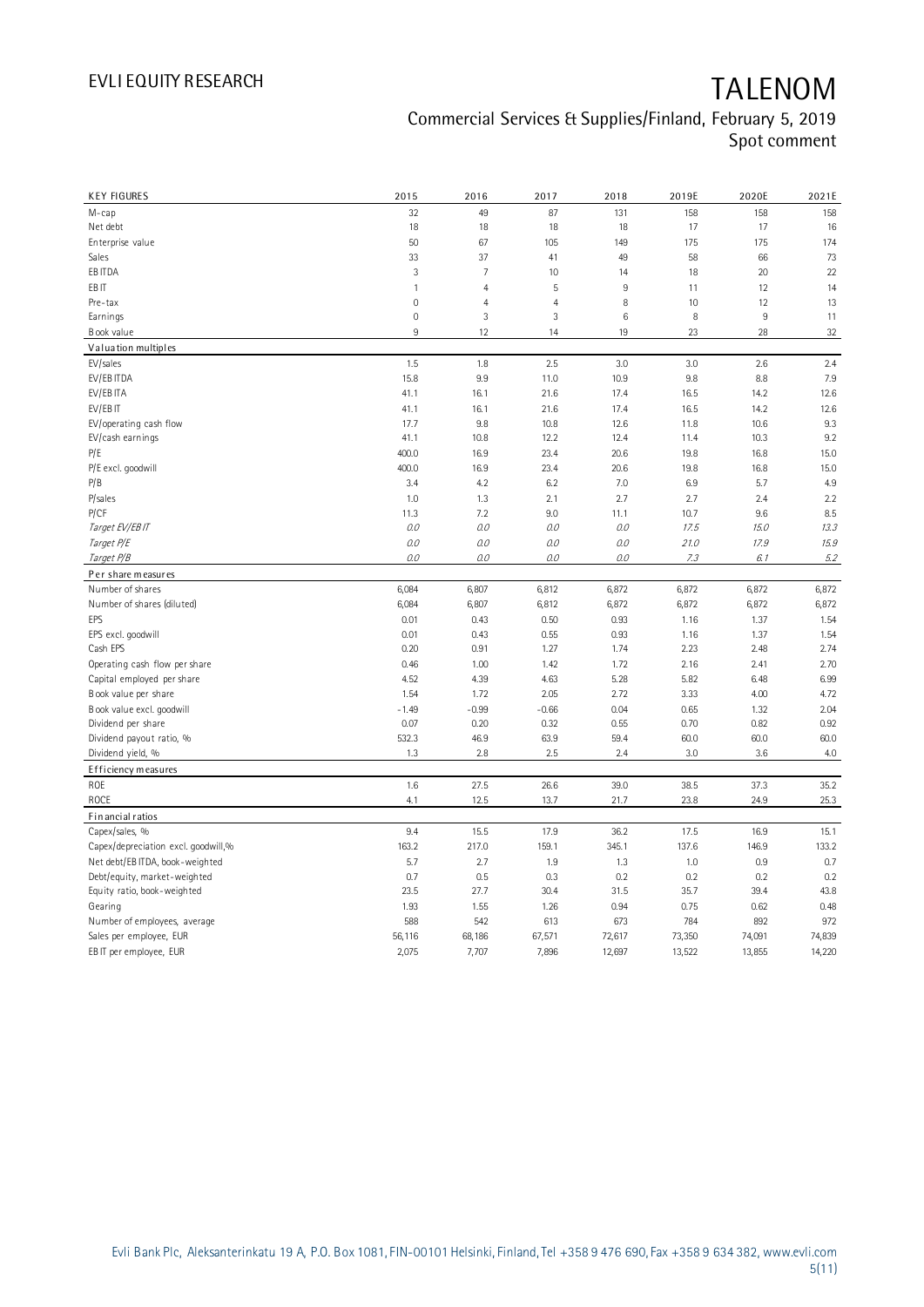## EVLI EQUITY RESEARCH TALENOM Commercial Services & Supplies/Finland, February 5, 2019 Spot comment

CO MPANY DESCRIPTION: T alenom Oyj operates as an accounting company. The Company offers accounting, bookkeeping, taxation, and legal services, as w ell as invoicing, fin ancial performance monitoring and management software, and payroll services.

### IN V ESTMENT CASE:

| O WN ERSHIP STRUCTURE                           | SHARES    | <b>EURm</b> | 0/0   |
|-------------------------------------------------|-----------|-------------|-------|
| Tahkola Harri                                   | 1,564,315 | 35.979      | 22.8% |
| Ilmarinen Mutual Pension Insurance Company      | 1,181,174 | 27.167      | 17.2% |
| Tahkola Markus                                  | 939,304   | 21.604      | 13.7% |
| Evli Finnish Small Cap fund                     | 402,000   | 9.246       | 5.8%  |
| Danske Invest Finnish Institutional Equity fund | 231,252   | 5.319       | 3.4%  |
| Skandinaviska Enskilda Banken (nominee reg.)    | 206,572   | 4.751       | 3.0%  |
| EQ Nordic Small Cap fund                        | 160,000   | 3.680       | 2.3%  |
| Danske Invest Finnish Small Cap fund            | 142,343   | 3.274       | 2.1%  |
| Siuruainen Mikko                                | 130,086   | 2.992       | 1.9%  |
| Aktia Nordic Micro Cap fund                     | 121,996   | 2.806       | 1.8%  |
| Ten largest                                     | 5,079,042 | 116.818     | 74%   |
| Residual                                        | 1,792,821 | 41.235      | 26%   |
| Total                                           | 6,871,863 | 158.053     | 100%  |

| EARNINGS CALENDAR     |           |
|-----------------------|-----------|
| April 23, 2019        | Q1 report |
| July 29, 2019         | Q2 report |
| October 21, 2019      | Q3 report |
| OTHER EVENTS          |           |
|                       |           |
| COMPANY MISCELLANEOUS |           |

| l COMPANY MISCELLANEOUS |                                     |
|-------------------------|-------------------------------------|
| CEO: Jussi Paaso        | Töölönlahdenkatu 3B, 00100 Helsinki |
| l CFO: Antti Aho        | Tel:                                |
| l IR: Miikka Hätälä     |                                     |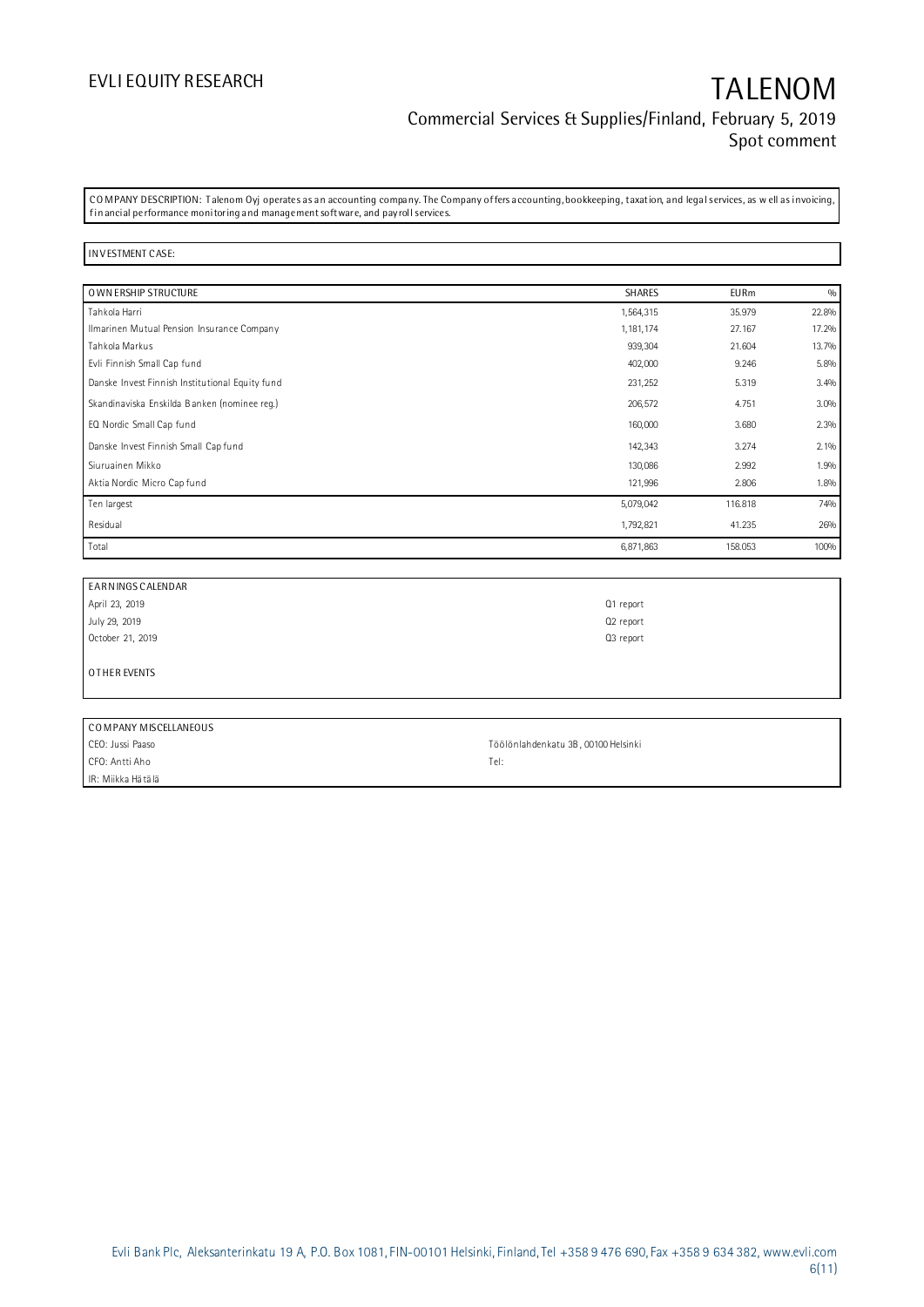Commercial Services & Supplies/Finland, February 5, 2019 Spot comment

DEFINITIONS

| P/E                                                                              | EPS                                                             |
|----------------------------------------------------------------------------------|-----------------------------------------------------------------|
| Price per share                                                                  | Profit before extraordinary items and taxes                     |
| Earnings per share                                                               |                                                                 |
|                                                                                  | $-$ income taxes $+$ minority interest                          |
|                                                                                  | Number of shares                                                |
|                                                                                  | <b>DPS</b>                                                      |
| P/Sales                                                                          |                                                                 |
| Market cap                                                                       | Dividend for the financial period per share                     |
| Sales                                                                            |                                                                 |
|                                                                                  |                                                                 |
| P/BV                                                                             | CEPS                                                            |
| Price per share                                                                  | Gross cash flow from operations                                 |
| Shareholders' equity $+$ taxed provisionsper share                               | Number of shares                                                |
|                                                                                  |                                                                 |
| P/CF                                                                             | EV/Share                                                        |
| Priceper share                                                                   | Enterprise value                                                |
| Operating cash flow per share                                                    | Number of shares                                                |
|                                                                                  |                                                                 |
|                                                                                  |                                                                 |
| EV (Enterprise value)                                                            | Sales/Share                                                     |
| Market cap + net debt + minority interest at market value                        | Sales                                                           |
| - share of associated companies at market value                                  | Number of shares                                                |
|                                                                                  |                                                                 |
| Net debt                                                                         | EBITDA/Share                                                    |
| Interest bearing debt - financial assets                                         | Earnings before interest, tax, depreciation and amortisation    |
|                                                                                  | Number of shares                                                |
|                                                                                  |                                                                 |
| EV/Sales                                                                         | EBIT/Share                                                      |
| Enterprise value                                                                 | Operating profit                                                |
| Sales                                                                            | Number of shares                                                |
|                                                                                  |                                                                 |
| EV/EBITDA                                                                        | EAFI/Share                                                      |
| Enterprise value                                                                 | Pretax profit                                                   |
| Earnings before interest, tax, depreciation and amortisation                     | Number of shares                                                |
|                                                                                  |                                                                 |
|                                                                                  |                                                                 |
| EV/EBIT                                                                          | Capital employed/Share                                          |
| Enterprise value                                                                 | Total assets - non interest bearing debt                        |
| Operating profit                                                                 | Number of shares                                                |
|                                                                                  |                                                                 |
| Divyield, $%$                                                                    | To tal assets                                                   |
| Dividend per share                                                               | Balance sheet total                                             |
| Price per share                                                                  |                                                                 |
|                                                                                  |                                                                 |
| Payout ratio, %                                                                  | In terest coverage (x)                                          |
| <b>Total dividends</b>                                                           | Operating profit                                                |
| Earnings before extraordinary items and taxes - income taxes + minority interest | Financial items                                                 |
|                                                                                  |                                                                 |
|                                                                                  |                                                                 |
| Net cash/Share                                                                   | Asset turnover (x)                                              |
| Financial assets $-$ interest bearing debt                                       | Turnover                                                        |
| Number of shares                                                                 | Balance sheet total (average)                                   |
|                                                                                  |                                                                 |
| ROA, %                                                                           | Debt/Equity, %                                                  |
| Operating profit + financial income + extraordinary items                        | Interest bearing debt                                           |
| Balance sheet total - interest free short term debt                              | Shareholders' equity $+$ minority interest $+$ taxed provisions |
| - long term advances received and accounts payable (average)                     |                                                                 |
|                                                                                  |                                                                 |
| ROCE, %                                                                          | Equity ratio, %                                                 |
| Profit before extraordinary items + interest expenses + other financial costs    | Shareholders' equity $+$ minority interest $+$ taxed provisions |
|                                                                                  |                                                                 |
| Balance sheet total - noninterest bearing debt (average)                         | Total assets - interest free loans                              |
|                                                                                  |                                                                 |
| ROE, %                                                                           | CAGR, %                                                         |
| Profit before extraordinary items and taxes - income taxes                       | Cumulative annual growthrate $=$ Average growthper year         |
| Shareholders' equity + minority interest + taxed provisions (average)            |                                                                 |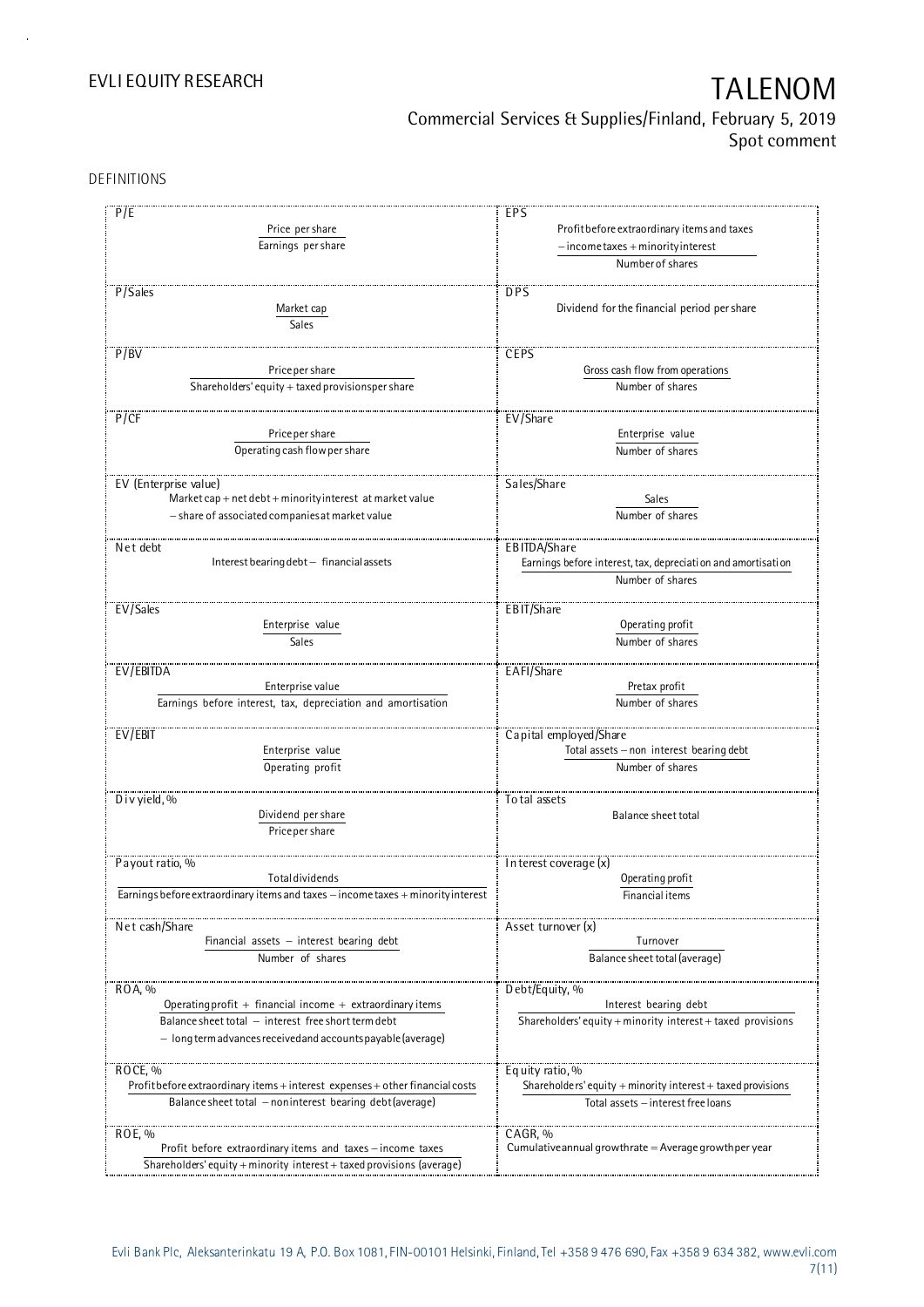## EVLI EQUITY RESEARCH TALENOM Commercial Services & Supplies/Finland, February 5, 2019 Spot comment



### Name(s) of the analyst(s): Salokivi

This research report has been prepared by Evli Research Partners Plc ("ERP" or "Evli Research"). ERP is a subsidiary of Evli Bank Plc. Production of the investment recommendation has been concluded on 5.2.2019, 9:15.This report has been published on 5.2.2019, 9:30.

None of the analysts contributing to this report, persons under their guardianship or corporations under their control have a position in the shares of the company or related securities.

The date and time for any price of financial instruments mentioned in the recommendation refer to the previous trading day's closing price(s) unless otherwise stated in the report.

Each analyst responsible for the content of this report assures that the expressed views accurately reflect the personal views of each analyst on the covered companies and securities. Each analyst assures that (s)he has not been, nor are or will be, receiving direct or indirect compensation related to the specific recommendations or views contained in this report.

Companies in the Evli Group, affiliates or staff of companies in the Evli Group, may perform services for, solicit business from, hold long or short positions in, or otherwise be interested in the investments (including derivatives) of any company mentioned in the publication or report.

Neither ERP nor any company within the Evli Group have managed or co-managed a public offering of the company's securities during the last 12 months prior to, received compensation for investment banking services from the company during the last 12 months prior to the publication of the research report.

ERP may pursue an assignment from the issuer(s) of the financial instruments mentioned in the recommendation or this report. These assignments may have a limited economic or financial impact on ERP and/or Evli. Under such assignments ERP may perform services including, but not limited to, arranging investor meetings or –events, investor relations communication advisory and production of research material.

ERP has signed an agreement with the issuer of the financial instruments mentioned in the recommendation, which includes production of research reports. This assignment has a limited economic and financial impact on ERP and/or Evli. Under the assignment ERP performs services in cluding, but not limited to, arranging investor meetings or –events, investor relations communication advisory and production of research material.

ERP or another company within the Evli Group does not have an agreement with the company to perform market making services.

For the prevention and avoidance of conflicts of interests with respect to this report, there is an information barrier (Chinese wall) between Investment Research and Corporate Finance units concerning unpublished investment banking services to the company. The remuneration of the analyst(s) is not tied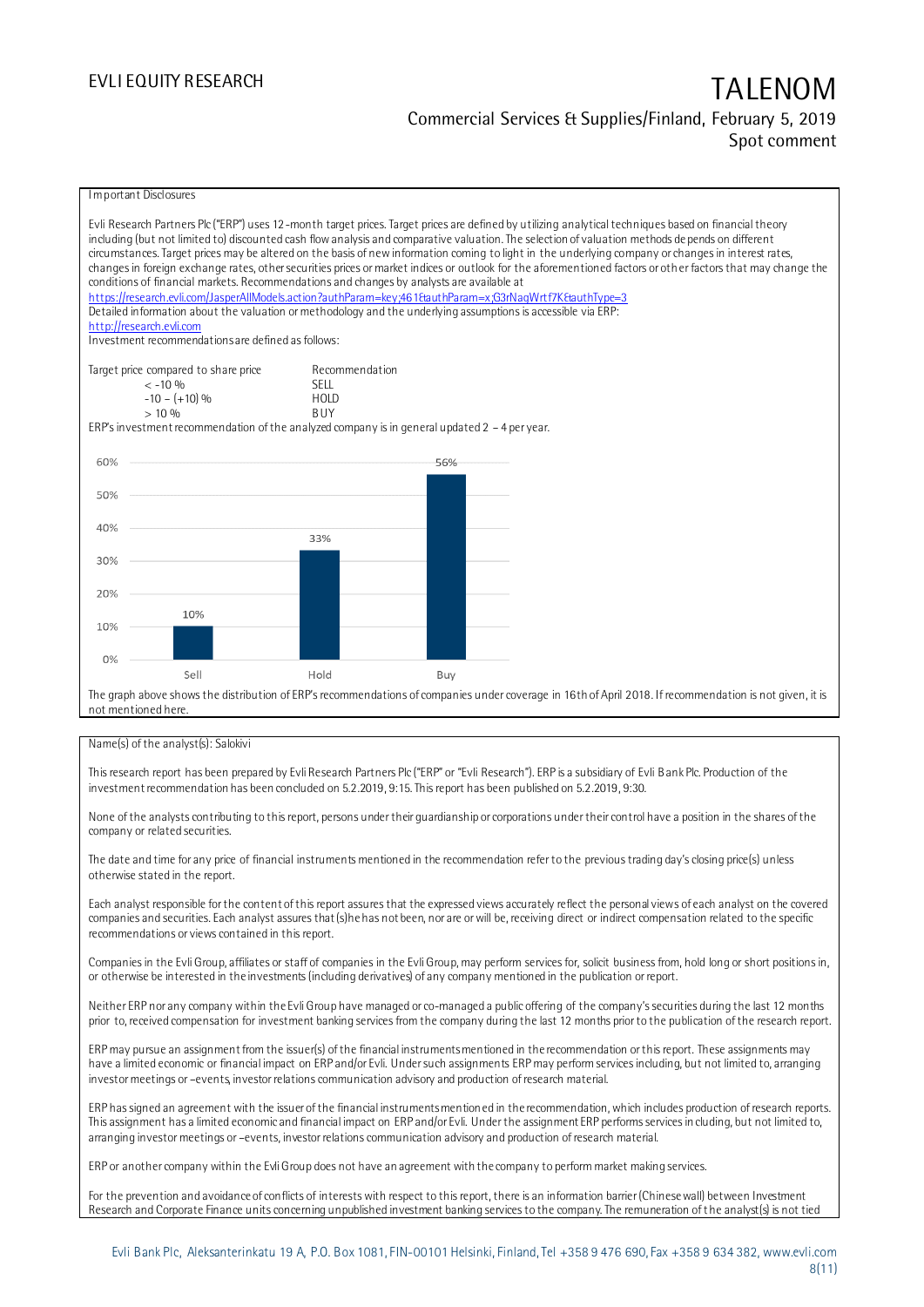## EVLI EQUITY RESEARCH TALENOM Commercial Services & Supplies/Finland, February 5, 2019 Spot comment

directly or indirectly to investment banking transactions performed by Evli Bank Plc or any company within Evli Group.

This report has not been disclosed to the company prior to its dissemination.

This report is provided and intended for informational purposes only and may not be used or considered under any circumstances as an offer to sell or buy any securities or as advice to trade any securities.

This report is based on sources ERP considers to be correct and reliable. The sources include information providers Reuters and Bloomberg, stock-exchange releases from the companies and other company news, Statistics Finland and articles in newspapers and magazines. However, ERP does not guarantee the materialization, correctness, accuracy or completeness of the information, opinions, estimates or forecasts expressed or implied in the report. In addition, circumstantial changes may have an influence on opinions and estimates presented in this report. The opinions and estimates presented are valid at the moment of their publication and they can be changed without a separate announcement. Neither ERP nor any company within the Evli Group are responsible for amending, correcting or updating any information, opinions or estimates contained in this report. Neither ERP nor any company within the Evli Group will compensate any direct or consequential loss caused by or derived from the use of the information represented in this publication.

All information published in this report is for the original recipient's private and internal use only. ERP reserves all rights to the report. No part of this publication may be reproduced or transmitted in any form or by any means, electronic, mechanical, photocopying, recording or otherwise, or stored in any retrieval system of any nature, without the written permission of ERP.

This report or its copy may not be published or distributed in Australia, Canada, Hong Kong, Japan, New Zealand, Singapore or South Africa. The publication or distribution of this report in certain other jurisdictions may also be restricted by law. Persons into whose possession this report comes are required to inform themselves about and to observe any such restrictions.

Evli Bank Plc is not registered as a broker-dealer with the U. S. Securities and Exchange Commission ("SEC"), and it and its analysts are not subject to SEC rules on securities analysts' certification as to the currency of their views reflected in the research report. Evli Bank is not a member of the Financial Industry Regulatory Authority ("FINRA"). It and its securities analysts are not subject to FINRA's rules on Communications with the Public and Rese arch Analysts and Research Reports and the attendant requirements for fairness, balance and disclosure of potential conflicts of interest. This research report is only being offered in U.S. by Auerbach Grayson & Company, LLC (Auerbach Grayson) to Major U.S. Institutional Investors and is not available to, and should not be used by, any U.S. person or entity that is not a Major U.S. Institutional Investor. Auerbach Grayson is a broker-dealer registered with the U.S. Securities and Exchange Commission and is a member of the FINRA. U.S. entities seeking more information about any of the issuers or securities discussed in this report should contact Auerbach Grayson. The securities of non-U.S. issuers may not be registered with or subject to SEC reporting and other requirements.

ERP is not a supervised entity but its parent company Evli Bank Plc is supervised by the Finnish Financial Supervision Authority.